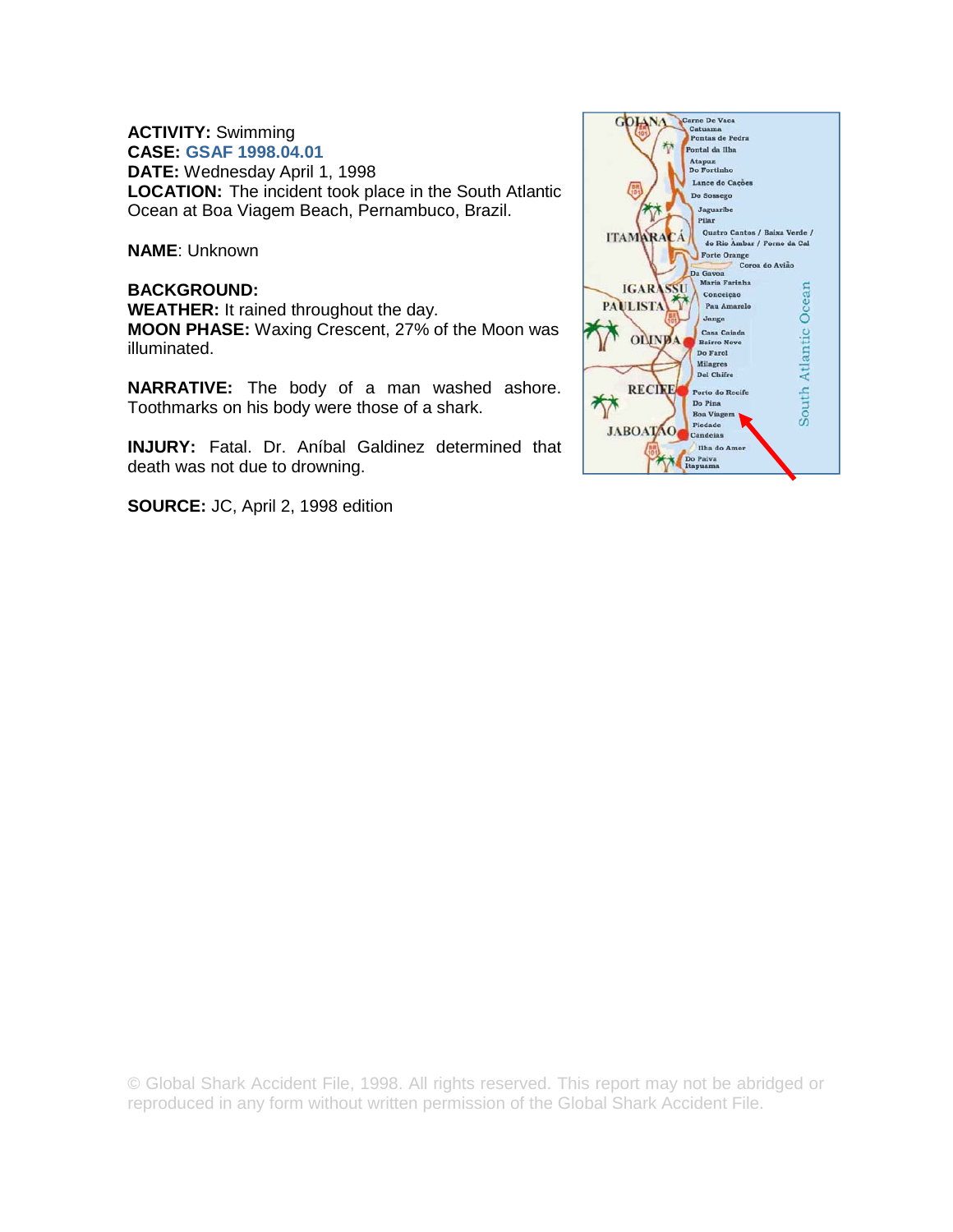#### *Ataque Tubarão mata mais um na praia de Boa Viagem*

*Um corpo de um homem completamente dilacerado foi encontrado, na manhã de ontem, na praia de Boa Viagem. O cadáver não tinha as carnes das coxas e nem as vísceras do abdômen, além de apresentar mordidas por toda parte. Depois de examiná-lo, no Instituto de Medicina Legal (IML), o médico Aníbal Galdinez garantiu se tratar de mais um ataque de tubarão, já que a causa da morte foi hemorragia e não afogamento. Agora, o número de ataques em Pernambuco subiu para 26, desde setembro de 92.* 

*No laudo, Galdinez afirma que a causa da morte foi provocada por um "choque decorrente de avulsão das vísceras do abdômen". "Elas foram arrancadas. O homem morreu devido ao choque", afirmou. O médico acrescentou que o cadáver ainda tinha pulmão, o que possibilitou verificar se ele teria sido vítima de afogamento. "Só que isso não aconteceu. Garanto que ele não morreu afogado", disse. De acordo com o médico, foi encontrada areia no pulmão da vítima. "Tudo indica que ele estava se debatendo, quando foi atacado".* 

*O professor da Universidade Federal Rural de Pernambuco, Fábio Hazin, que também viu o corpo, informou que o rapaz foi atacado por um tubarão de grande porte. "Pelo estado em que se encontrava o cadáver, verificamos que o animal era grande. A nossa preocupação, agora, é com o fato de um banhista ter sido atacado", afirmou. Até o fechamento desta edição, o corpo permanecia no IML, sem identificação.* 

#### *Google translation*

### **Shark kills plus one in the beach of Boa Viagem**

A body of a man completely dilacerado was found, in the morning of yesterday, the beach of Boa Viagem. The corpse did not have the meats of the thighs and nor vísceras the abdomen, beyond presenting bitten for all part. After examining it, in the Institute of Medicina Legal (IML), the doctor Aníbal Galdinez guaranteed if to deal with plus an attack of shark, since the cause of the death was hemorrhage and not drowning. Now, the number of attacks in Pernambuco went up for 26, since September of 92.

In the finding, Galdinez affirms that the cause of the death was provoked by a "decurrent shock of accession of vísceras of the abdomen". "They had been pulled out. The man died due to the shock", affirmed. The doctor added that the corpse still had lung, what made possible to verify if it would have been drowning victim. "Only that this did not happen. I guarantee that it did not die drowned", said. In accordance with the doctor, was found sand in the lung of the victim. "Everything indicates that it was if debating, when was attacked".

The professor of the Agricultural Federal University of Pernambuco, Fábio Hazin, that also saw the body, informed that the youngster was attacked by a shark of great transport. "For the state where if it found the corpse, we verify that the animal one was great. Our concern, now, is with the fact of a swimmer to have been attacked", affirmed. Until the closing of this edition, the body remained in the IML, without identification.

**SOURCE:** JC, April 2, 1998

© Global Shark Accident File, 1998. All rights reserved. This report may not be abridged or reproduced in any form without written permission of the Global Shark Accident File.